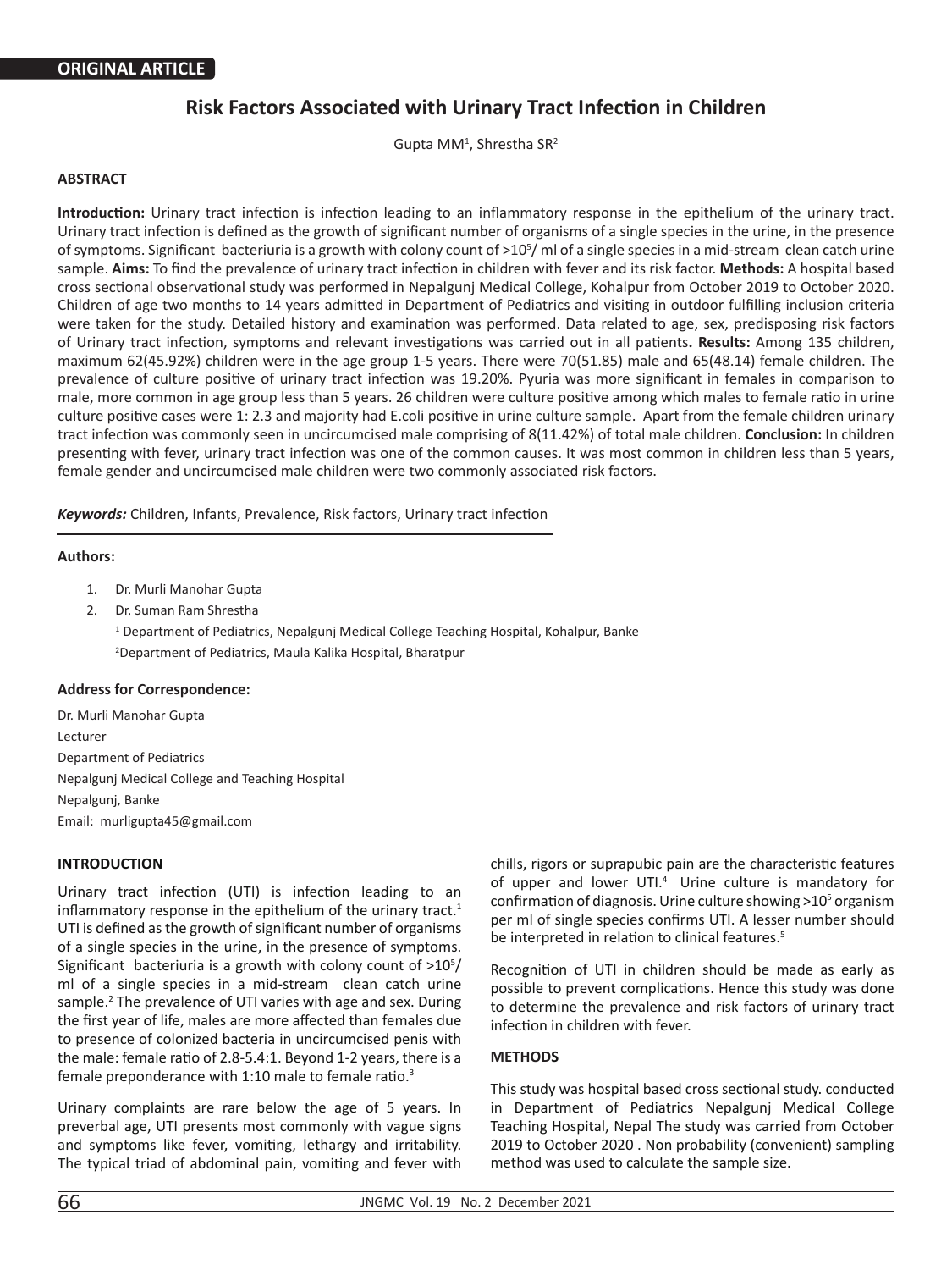Febrile children with temperature >99° F (37.2 °C) those between two months to 14 years were included. Children with known congenital genitourinary anomalies, immunocompromised children and children with fever associated with other disease were excluded. Detailed history, clinical examination of all children was done. Data related to age, sex, predisposing risk factors like female, uncircumcised male, were noted. Routine blood counts, urine analysis, urine culture was done in all children. Ultrasonography of abdomen was done whenever needed. In children below two years of age, urine sample was collected under aseptic precautions by transurethral bladder catheterization. In children above two years of age, a cleancatch mid-stream specimen was used. A positive urine culture was defined as growth of  $>10<sup>5</sup>$  colonies of a single urinary tract pathogen/ml of urine specimen.

**Statistical analysis:** Data were processed and analyzed by using Statistical Package for Social Science (SPSS) software version 20. Variables were expressed in the form of frequencies and percentages. Descriptive statistics such as mean, range, standard deviation were computed. Chi-square test and Fisher's exact test were used. P-values less than 0.05 were considered statistically significant.Before starting the study, ethical approval was taken from Institutional Research Committee, every participant's willingness was considered before including them in the study. The information was kept confidential and was used only for research purpose and every participant was provided with the right to withdraw from the study at any time.

# **RESULTS**

| The overall prevalence of culture positive UTI in children was |
|----------------------------------------------------------------|
| 19.2%. The positive urine culture was common in the age        |
| group between two months to five years. (Table I)              |
|                                                                |

|                 | Urine culture   |                 | <b>Total</b>    |
|-----------------|-----------------|-----------------|-----------------|
| Age             | <b>Negative</b> | <b>Positive</b> |                 |
| 2 months $-1$   | 19              | 7               | 26              |
| year            | (17.4%)         | (26.9%)         | (19.25%)        |
| $1 - 5$ years   | 50              | 12              | 62              |
|                 | (45.8%)         | (19.35%)        | (45.9%)         |
| 5-10 years      | 21              | 4               | 25              |
|                 | (19.2%)         | (16%)           | (18.5%)         |
| $10 - 14$ years | 19              | 3               | 22              |
|                 | (17.4%)         | (13.6%)         | (16.3%)         |
| <b>Total</b>    | 109             | 26              | 135<br>(19.20%) |

## *Table I: Prevalence of culture positive UTI according to age*

Total number of patient was 135. Among them 70 (51.8%) were male and 65 (48.2%) were female with an overall male to female ratio being 1:1.07. Out of 135 children, maximum children were from age group 1-5 years. (Table II)

|                   |                 | <b>Sex</b>        |
|-------------------|-----------------|-------------------|
| Age               | <b>Female</b>   | <b>Male</b>       |
| 2 months - 1 year | 7<br>(5.18%)    | 19<br>$(14.00\%)$ |
| $1 - 5$ years     | 30<br>(22.2%)   | 32<br>(23.7%)     |
| 5-10 years        | 13<br>$(9.6\%)$ | 12<br>(8.8%)      |
| $10 - 14$ years   | 15<br>(11.1%)   | 7<br>(5.18%)      |
| <b>Total</b>      | 65<br>(48.08%)  | 70<br>(51.8%)     |

*Table II: Age and sex distribution* 

| <b>S.N.</b>    | <b>Symptoms</b>             | <b>Frequency</b> |
|----------------|-----------------------------|------------------|
| $\mathbf{1}$   | Fever                       | 26<br>(100%)     |
| $\overline{2}$ | Dysuria                     | 13<br>(50%)      |
| 3              | Vomiting                    | 11.7<br>(45%)    |
| 4              | Chills and rigor            | 10.4<br>(40%)    |
| 5              | Loss of appetite            | 9.1<br>(35%)     |
| 6              | Increased frequency         | 9.1<br>(35%)     |
| 7              | Irritability                | 8.32<br>(32%)    |
| 8              | Decreased urine output      | 7.8<br>(30%)     |
| 9              | Passing high coloured urine | 7.8<br>(30%)     |
| 10             | <b>Burning micturition</b>  | 6.5<br>(25%)     |
| 11             | Puffiness of face           | 5.2<br>(20%)     |
| 12             | Loose stool                 | $5.2$<br>(20%)   |
| 13             | Abdominal distension        | $5.2$<br>(20%)   |
| 14             | Abdominal pain              | 5.2<br>(20%)     |
| 15             | Refusal to feed             | 3.9<br>(15%)     |
| 16             | Dribbling of urine          | 3.9<br>(15%)     |
| 17             | Foul smelling urine         | 2.6<br>(10%)     |

*Table III: Various symptoms associated with culture positive UTI*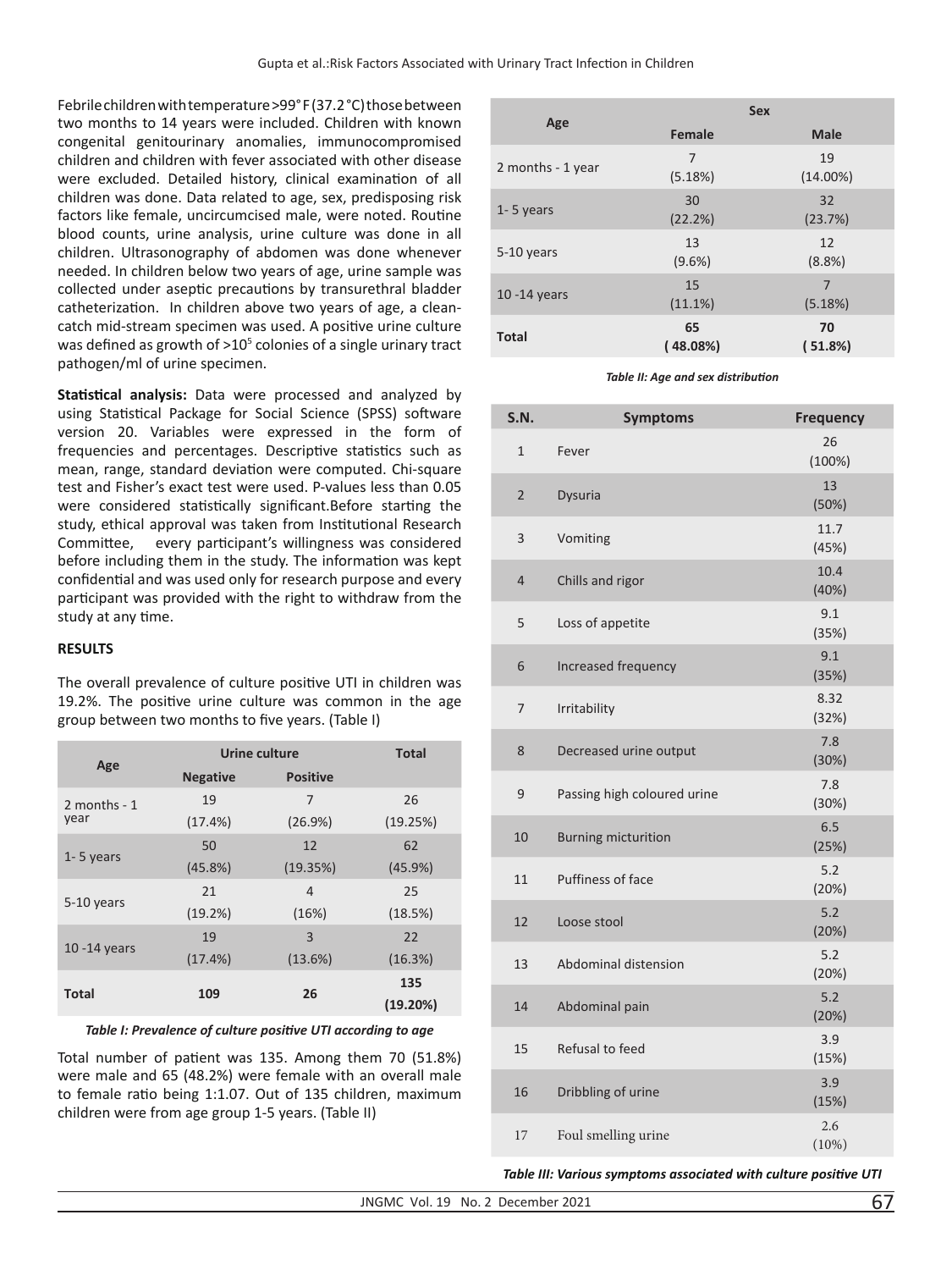Fever was the most common symptom which was seen in all patient whose UTI was established by urine culture. Most of the symptoms shown were associated with each other (Table III)

| <b>Sex</b>   | <b>Total no.of cases</b> | <b>Culture Positive</b><br>cases<br><b>Number</b> | P value |
|--------------|--------------------------|---------------------------------------------------|---------|
| Male         | 70                       | 8<br>(11.42)                                      |         |
| Female       | 65                       | 18<br>(27.69)                                     | 0.04    |
| <b>Total</b> | 135                      | 26                                                |         |

*Table IV: Sex wise distribution of urine culture positive cases* 

Among 135, the culture positive cases of UTI was 26(19.25%). Out of which 8(11.42%) were male and 18(27.69%) were female. Culture positive cases were more common in female children in comparison to male children and was statistically significant.(P= 0.04). (Table IV)

| <b>Organisms</b> | <b>Frequency</b>          |
|------------------|---------------------------|
| E coli           | 22<br>(84.6)              |
| Klebsiella       | $\overline{3}$<br>(11.53) |
| Proteus          | 1<br>(3.84)               |
| <b>Total</b>     | 26                        |

## *Table V: Organism causing UTI*

Out of total study population only 26 children were having organism in their urine culture among which E.coli was the most commonest organism 22(84.6%), followed by Klebsiella 3(11.53%) and Proteus 1(3.84%) Table V

| <b>Condition</b> | Number of<br>patients | Urine culture<br>positive |
|------------------|-----------------------|---------------------------|
| Circumcised      |                       |                           |
| Non circumcised  | 70                    |                           |

## *Table VI: Association of uncircumcised male with urine culture*

In the present study, out of 26 culture positive cases, there were 8 (30.7%) male cases and all were uncircumcised males. (Table VI)

# **DISCUSSION**

Out of 135 children, urine culture was positive in 26(19.3 %) cases only, with male to female ratio of 1: 2.3 which is comparable to other studies done by Bhat et al, Ganesh et al, Aiyegoro O.A et al and Raghubanshi et al the prevalence of culture positive reported in their study were  $13.2\%$ <sup>6</sup>,  $12.3\%$ <sup>1</sup>

 $11.96\%$ .<sup>7</sup> and  $18.49\%$ .<sup>9</sup> respectively however in the similar study done by, S Sharma K et al the prevalence of 37.35%.<sup>8</sup>

In the present study, UTI in febrile children was most common in < 1 year was 26.9.%, and is almost similar to studies by Singh SD and Madhup SK (2012)<sup>15</sup>, Rabina Ganesh et al (2015)<sup>1</sup> and Raghubanshi BR et al (2010)<sup>9</sup> reported prevalence of 32.5%, 27.9% and 33.3%. In the present study, UTI in febrile children second most common age  $1 - 5$  years was 19.3%, which was similar to study done by Bhat et al<sup>6</sup> 12.8%, Shrestha LB et al<sup>12</sup> 14.9% and Raghubanshi BR et al $9$  19.6% In contrast in age group of 1-5 year of other studies were Rabina Ganesh et al (2015)<sup>1</sup> 45.6%, Singh SD and Madhup SK(2012)<sup>15</sup> 47%, GK Rai et al  $(2007)^{14}$  40%. The present study showed female preponderance with a male to female ratio of 1:2.3 which was statically significant. This study was comparable to Singh SD and Madhup SK, where male to female ratio was 1:2.<sup>15</sup> Hellstrom et al (1991) found that 8.4% of girls and 1.75% of boys aged upto 7 years had culture proven UTI.<sup>17</sup> Both Hoberman et al and Roberts et al reported statistically significant increase in UTI in febrile female children.<sup>18</sup> Parajuli NP (2015) reported that urinary tract infection was significantly more prevalent in the female children of age group 1-4 and 5-9 years and also, more inpatients were found with UTI ( $p$ < 0.05).<sup>19</sup>

There was no consistent symptoms common to all patients with UTI other than fever. However, the dysuria and vomiting were the predominant symptoms. Other nonspecific symptoms like loss of appetite (35%) irritability (32%) and abdominal pain (20%) were also noted. These finding were comparable to Ginsburg et al where symptoms were like irritability (55%), poor feeding (38%), vomiting (36%) diarrhea (31%) and abdominal distention (8%).<sup>20</sup> Hoberman et al reported vomiting, diarrhea, irritability and poor feeding in 40%, 30%, 80% and 65% respectively in infants with UTI.<sup>18</sup>

In the present study, E.coli was the most commonest organism 22(84.6%), followed by Klebsiella (11.53%) and Proteus (3.84%). This study was in consistent to Bryan C.S et al which reported E.coli as the common urinary pathogen in 85% of cases.<sup>21</sup> Study done by Zamir G et al reported E.coli (85%), Klebsiella Sp. (7.1%), Proteus Sp. (4.7%).<sup>22</sup>

Bhat et al. found out E. coli (85%) Klebsiella (10%) and Citrobacter in (5%).<sup>6</sup> According to Bagga A et al about 90% of first symptomatic UTI and 70% of recurrent infections are due to E.coli.<sup>24</sup>

In the present study out of 135 cases, 26 had positive urine culture of which 18 were female and was statistically significant. Study done by both Hoberman et al and Roberts et al reported statistically significant increase in UTI in febrile female children.18 Gorelick et al reported 4.3% of prevalence of UTI in febrile girls younger than two years.<sup>16</sup> Sharma A et al found out that male : female ratio was 1:1.9.10 Bhat et al reported the ratio of male : female to be 1:3.<sup>6</sup> There is a high association of female with UTI because female urethra is shorter than the male and hence, it provide the easy access to pathogens to urinary bladder.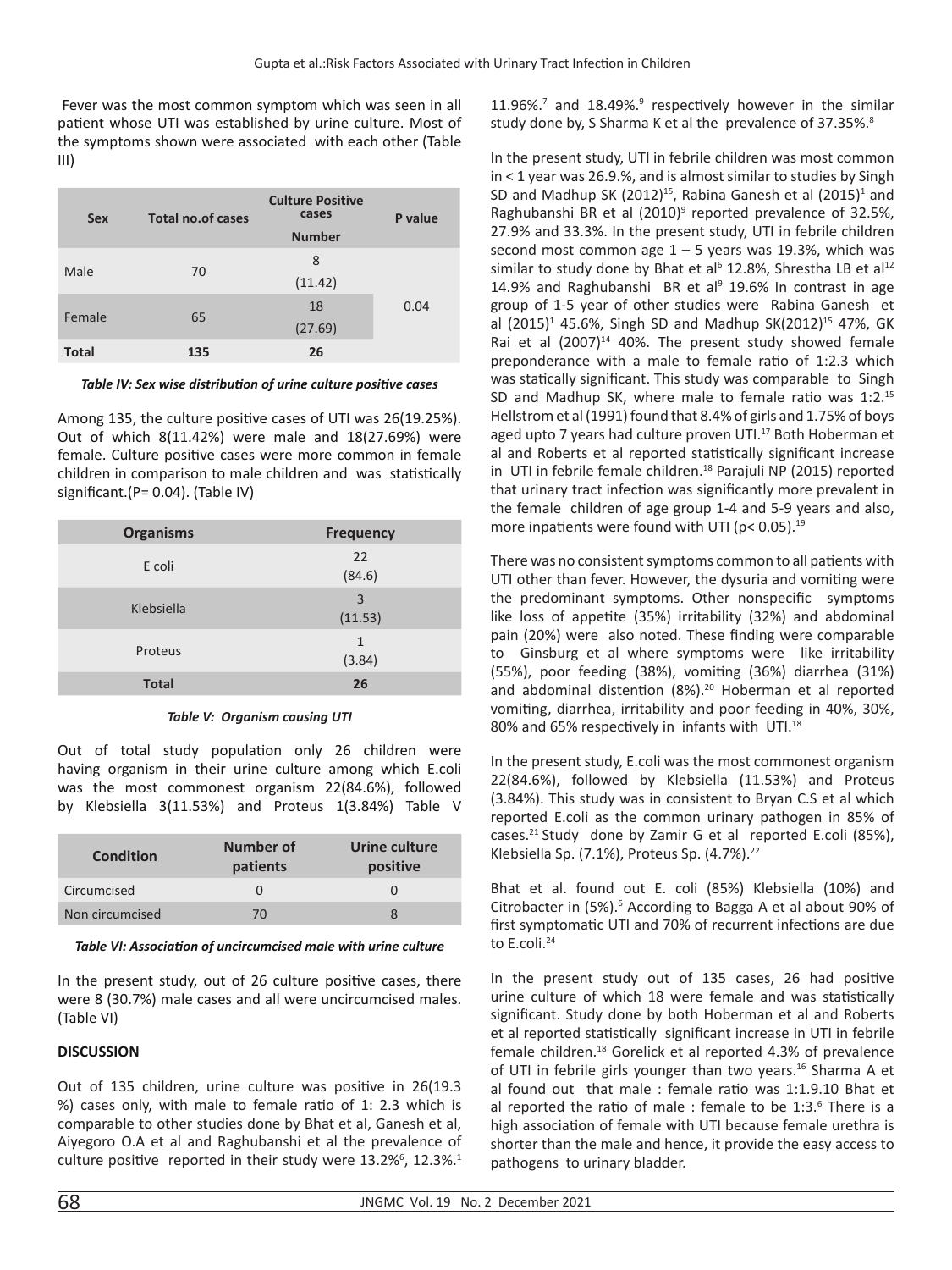Among the 26 urine culture positive cases, uncircumcised males accounts for 30.7% of cases of UTI, This study was comparable to Thomas et al where the incidence of UTI in uncircumcised male was greater than circumcised male infant<sup>23</sup> (P<0.01).<sup>26</sup> Study done by Saeed CH et al, the percentage of UTIs in uncircumcised boys 30(76.9%) was significantly higher than that of circumcised boys  $9(23.1\%)$ .<sup>13</sup> Uncircumcised males experience a higher rate of UTI through several mechanisms, including heavy periurethral colonization by uropathogens, and an inability to fully retract the foreskin.

## **LIMITATIONS**

This is not a randomized study. There is no comparison between the circumcised and uncircumcised children so the significance could not be analyzed. There are patients with both cultures positive as well as negative (but with symptoms of UTI and presence of pus cell in urine analysis) are present in study. Better would be to have only culture positive patients.

## **CONCLUSION**

UTI was most common in age group of less than one year followed by between 1-5 years. Both male and female children were almost equally affected but the culture positivity rate was higher in females. E.coli was the most common organism found in urine culture. Factors like female gender, uncircumcised male, and age below 5 years had a strong relationship with UTI.

#### **REFERENCES**

- 1. Ganesh R, Shrestha D, Bhattachan B, Rai G. Epidemiology of urinary tract infection and antimicrobial resistance in a pediatric hospital in Nepal. BMC Infect Dis. 2019;19(1):420. https://doi.org/10.1186/s12879-019-3997-0
- 2. Vijayakumar M. Urinary Tract Infection and Pyelonephritis. In : Parthasarathy A,editor. IAP Textbook of Paediatrics , 7th edition,New Delhi :Jaypee Brothers ;2016:720-23.
- 3. Elder J. Urologic disorders in infants and children. In: Kliegman, Stanton, Geme S, Schor, editors. Nelson Textbook of Pediatrics. 20th Edition . Philladelphia,USA: Elsevier; 2016:2556-62.
- 4. Shetty PN, Prashanth S, Jagadeeshwara S. Prevalence of urinary tract infection among preschool febrile children attending the pediatric OPD. Int J Contemp Pediatr .2017;4(2):561-7.
- 5. Srivastha RN PH. Urinary tract infection. In: Srivastava RN BA, editor. Pediatr Nephrol. 5th ed. New Delhi: Jaypee brothers medical publishers; 2011:273-300.
- 6. Bhat JA, Ashraf M, Wani KA, Rashid M, Manzoor J, Shaheen L. Non-localizing Fever as Urinary Tract Infection in Children. J Ped Nephrol. 2016;4(1):37-40. scintigraphy in the evaluation of renal parenchymal changes in children with pyelonephritis. J Pediatr. 1994;124(1):17-20.
- 7. Aiyegoro O, Igbinosa O, Ogunmwonyi I, Odjadjare E, Igbinosa O, Okoh A. Incidence of urinary tract infections (UTI) among children and adolescents in Ile- Ife, Nigeria. Afr J Microbiol

#### Res. 2007;1(2):13-9.

- 8. S Sharma K, Amgain K, Sharma U, Sharma A. Urinary Tract Infection in Febrile Children Attending OPD at Seti Zonal Hospital. JKAHS [Internet]. 4Jun.2019 [cited 20Apr.2020];2(1):18-26. Available from: https://jkahs.org. np/jkahs/index. php/jkahs/article/view/56. DOI: https://doi. org/10.3126/jkahs.v2i1.24410
- 9. Raghubanshi BR, Shrestha D, Chaudhary M, Karki BMS, Dhakal AK. Bacteriology of urinary tract infection in pediatric patients at KIST Medical College Teaching Hospital. J Kathmandu Med Coll. 2014;3(1):21-5.
- 10. Sharma A, Shrestha S, Upadhyay S, Rijal P. Clinical and bacteriological profile of urinary tract infection in children at Nepal Medical College Teaching Hospital. Nepal Med Coll J. 2011;13(1):24-6.
- 11. Soni DML. To study the clinical profile of children (aged 1month-14yrs) suffering from urinary tract infection. IJMBS [Internet]. 25Jun.2019 [cited 23Mar.2020];3(6):237- 40. Available from: https://ijmbs.info/index.php/ijmbs/article/ view/342
- 12. Shrestha LB, Baral R, Poudel P, Khanal B. Clinical, etiological and antimicrobial susceptibility profile of pediatric urinary tract infections in a tertiary care hospital of Nepal. BMC Pediatr. 2019;19(1):36.
- 13. Mansoor IY, AL-Otraqchi KI, Saeed CH. Prevalence of urinary tract infections and antibiotics susceptibility pattern among infants and young children in Erbil city. Zanco J Med Sci. 2015;19(1):915-22.
- 14. Rai G, Upreti H, Rai S, Shah K, Shrestha R. Causative agents of urinary tract infections in children and their antibiotic sensitivity pattern: a hospital based study. Nepal Med Coll J. 2008;10(2):86-90.
- 15. Singh, S., & Madhup, S. (2015). Clinical Profile and Antibiotics Sensitivity in Childhood Urinary Tract Infection at Dhulikhel Hospital. Kathmandu University Medical Journal, 11(4), 319-324. https://doi.org/10.3126/kumj.v11i4.12541
- 16. Gorelick MH, Shaw KN. Clinical decision rule to identify febrile young girls at risk for urinary tract infection. Arch Pediatr Adolesc Med. 2000;154(4):386-390. doi:10.1001/ archpedi.154.4.386
- 17. Hellström A, Hanson E, Hansson S, Hjälmås K, Jodal U. Association between urinary symptoms at 7 years old and previous urinary tract infection. Arch Dis Child. 1991;66(2):232-4.
- 18. Hoberman A, Chao H-P, Keller DM, Hickey R, Davis HW, Ellis D. Prevalence of urinary tract infection in febrile infants. J Pediatr . 1993;123(1):17-23.
- 19. Parajuli NP, Maharjan P, Parajuli H, Joshi G, Paudel D, Sayami S, et al. High rates of multidrug resistance among uropathogenic Escherichia coli in children and analyses of ESBL producers from Nepal. Antimicrob Resist Infect Control. 2017;6(9):1-7.
- 20. Ginsburg CM, McCracken GH. Urinary tract infections in